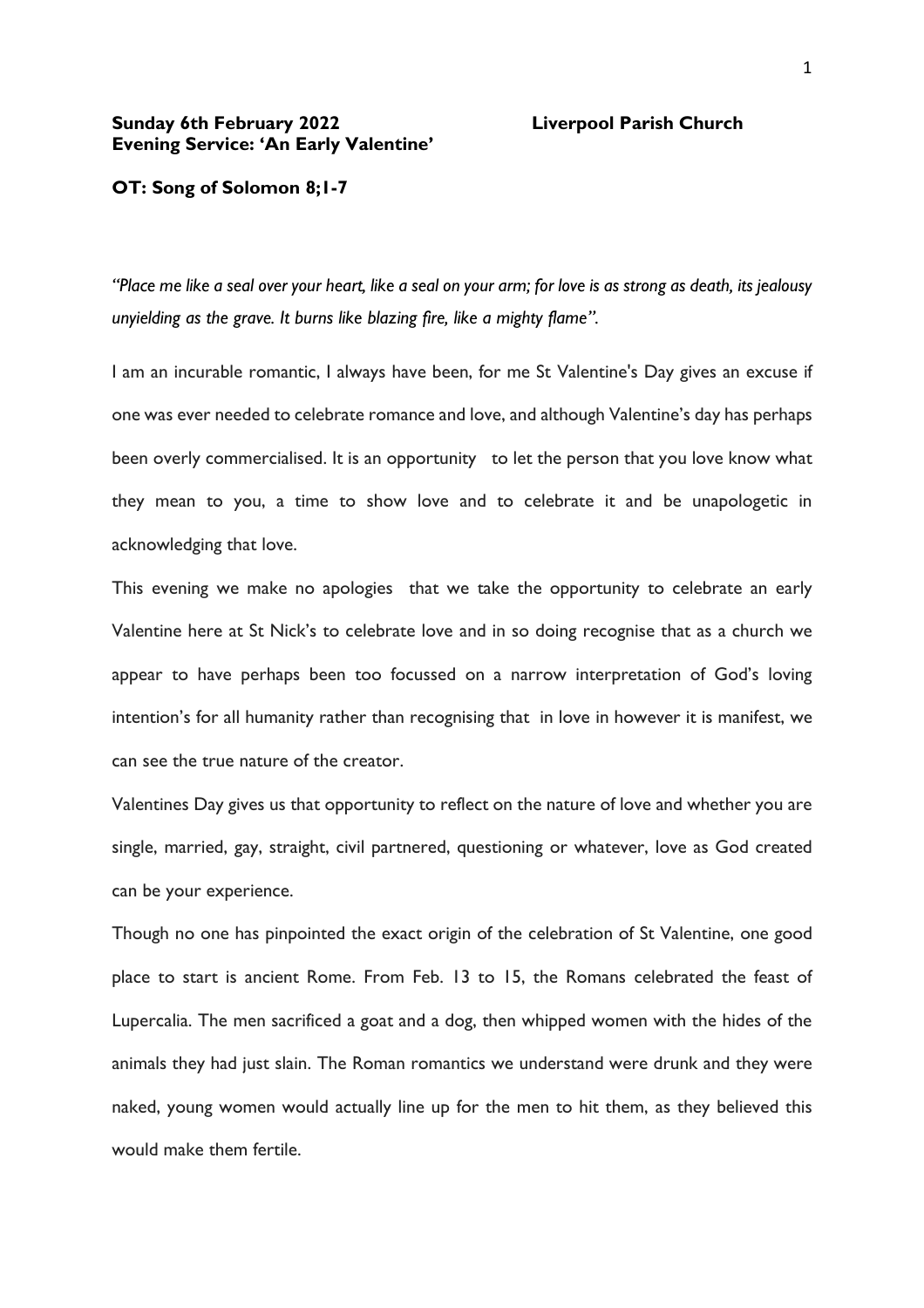The brutal fete included a matchmaking lottery, in which young men drew the names of women from a jar. An early version of swiping right, the couple would then be coupled up for the duration of the festival — or longer, if the match was right.

The ancient Romans may also be responsible for the name of our modern day of love. Emperor Claudius II executed two men — both named Valentine — on Feb. 14 of different years in the 3rd century A.D. Their martyrdom was honoured by the Catholic Church with the celebration of St. Valentine's Day.

The first real association of St. Valentine's Day with romantic love, or 'love birds', derives from Geoffrey Chaucer's "Parlement of Foules" (or, 'Parliament of Fowls'). Dating from 1382, Chaucer celebrated the engagement of the 15-year-old King Richard II to Anne of Bohemia via a poem, in which he wrote: "For this was on St. Valentine's Day, when every bird (fowl) cometh to choose his mate".

True to form though, it was a Frenchman who is recorded as sending the earliest surviving Valentine's note to his sweetheart. Charles, the Duke of Orléans, was writing to her from his prison cell in the Tower of London following his capture at the Battle of Agincourt in 1415. In the poem the duke talks of his love for his wife and refers to her as "my very sweet Valentine".

Of the 154 sonnets that Shakespeare's wrote sonnet 116 can be seen as the definitive response to the 'what is love' question. The language of the sonnet is as deep and profound as any philosopher's could be, expressed in the most beautiful language. Love is given an identity as an immortal force, which overcomes age, death, and time itself. Love " the marriage of true minds"—is perfect and unchanging; it does not "admit impediments," and it does not change when it find changes in the loved one.

Love, unlike the physical being, is not subject to decay. love is through a metaphor: a guiding star to lost ships ("wand'ring barks") that is not susceptible to storms (it "looks on tempests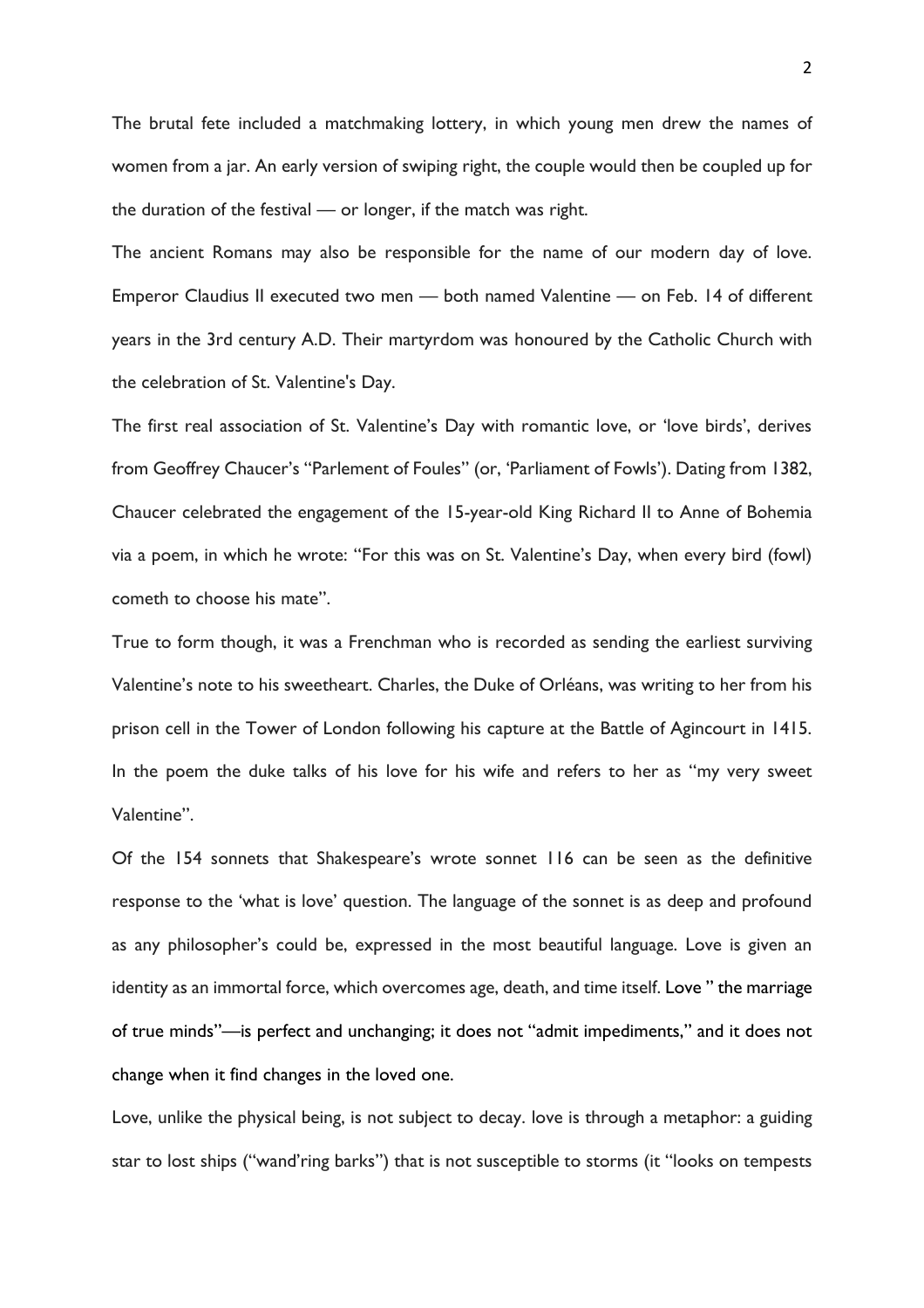and is never shaken"). it is not susceptible to time. Though beauty fades in time as rosy lips and cheeks come within "his bending sickle's compass," love does not change with hours and weeks: instead, it "bears it out ev'n to the edge of doom."

Shakespeare employs an amazing array of poetic devices throughout the sonnet to convey the eternal nature of love, and ends by staking everything on his observations if his statements can be proved to be error, he declares, he must never have written a word, and no man can ever have been in love.

Love has since creation caused the soul to soar and to express its feelings in music, art and written and spoken word one of the earliest examples of romantic poetry is The Song of Solomon from which our first reading this evening came. The Song of Solomon, a collection of love poetry that contains not a single mention of God. Its inclusion in the Bible has puzzled Jews and Christians for millennia. For most of history the idea that the Bible contained erotic verse was so shocking that people explained the poems as really being about the love between God and human souls, or between Jesus and the Church. Admittedly, this took a lot of doing. The second-century theologian Origen wrote ten volumes on the Song of Solomon in order to explain that it had absolutely nothing to do with human sexuality.

Even Protestants, who usually insisted on the plain meaning of Scripture, ignored the plain meaning of this book and happily read other meanings into it. In the eighteenth-century commentators finally started to agree that it might actually be a book of love poetry, but they weren't impressed by it. One wrote that "it was written by Solomon when He was become Wicked and Foolish, and Lascivious, and Idolatrous".

The Song of Solomon is a collection of passionate poetry that describes both the joy and the pain of romantic love.

It contains passages of great physicality; The Song of Solomon celebrates that physical love. Contrary to centuries of interpretation I think that the reason the Bible contains this book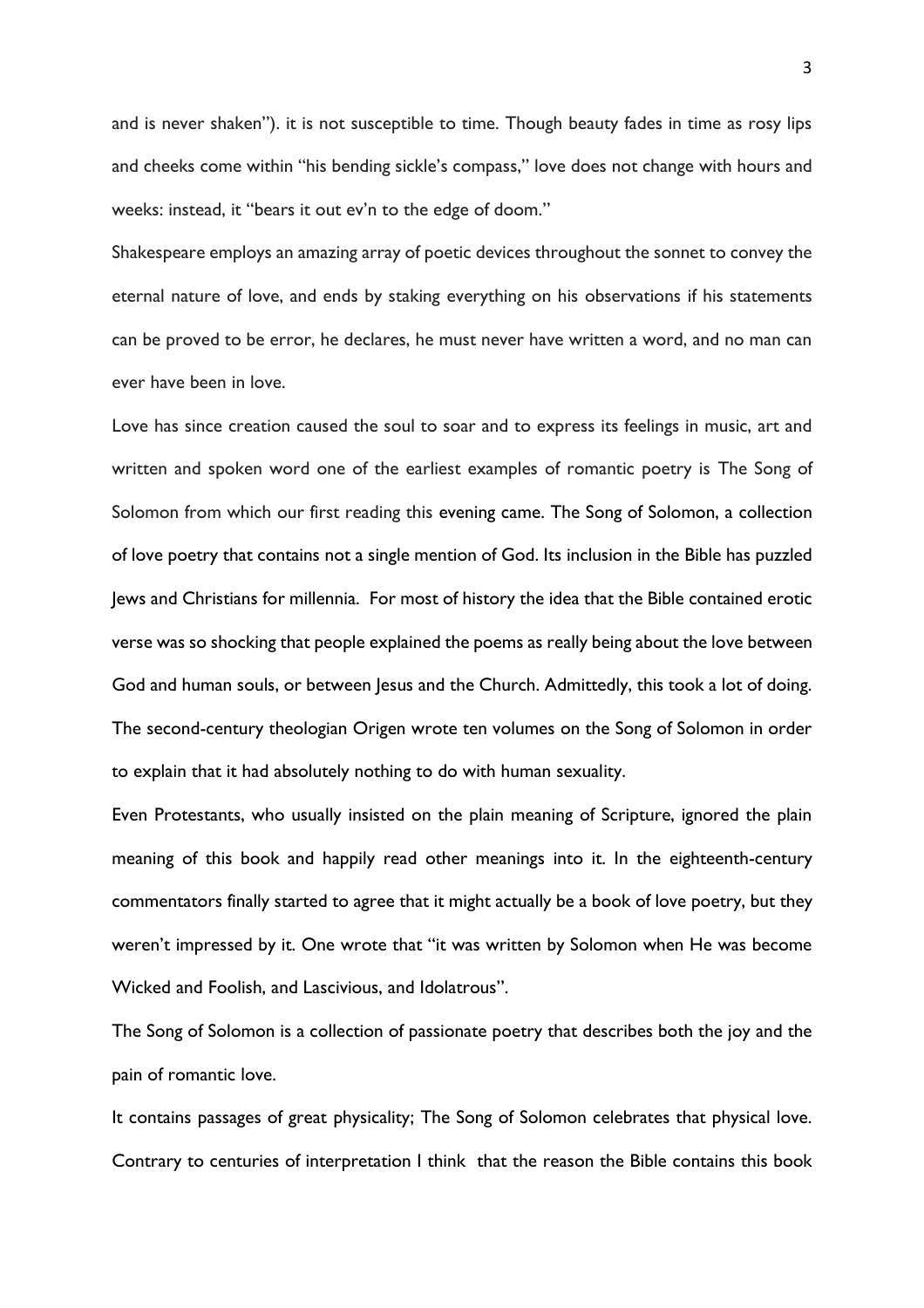is because such passionate love between people is encouraged and blessed by God. We can rejoice in love that is as strong as death and worth more than any amount of wealth.

Of course, love is not just about passion, and we are reminded constantly in scripture that all love, is first and foremost a reflection of the love God has for us. The readings from the opening sentences of the C of E marriage service "God is love, and those who live in love live in God, and God lives in them." Words from the 4<sup>th</sup> chapter of the first letter of the Apostle John speak to us of the relationship between love and God. The church believes that we can love each other because God first loves us. Love, Jesus told his disciples, was the great commandment. This love includes the romantic love between a couple, but it also includes friendship and charity and the sort of self-sacrificing love that saw Jesus willing to die: "No one has greater love than this," Jesus said, "to lay down one's life for one's friends." (John 15:13)

We are invited to love each other with a love that includes all these elements: passion and romance and friendship and charity and sacrifice. That's a huge expectation to place on them, but it's one we believe that they will be able to fulfill because "everyone who loves is born of God and knows God". Whenever people love each other, God is in that love.

1 John talks about love as the fundamental nature and sign of God.

Where you see love, you know the presence of God. Out of love, God the Son comes to die, so that we can be drawn back into the love of the Father Son and Holy Spirit.

In God then, love is not an abstract quality, but one that we experience very directly as activity. God acts lovingly towards us and that is how we know that he is indeed love.

In God, being and doing are not separate, he is love and acts lovingly. For us, that is not always the case because unlike God we are not yet complete.